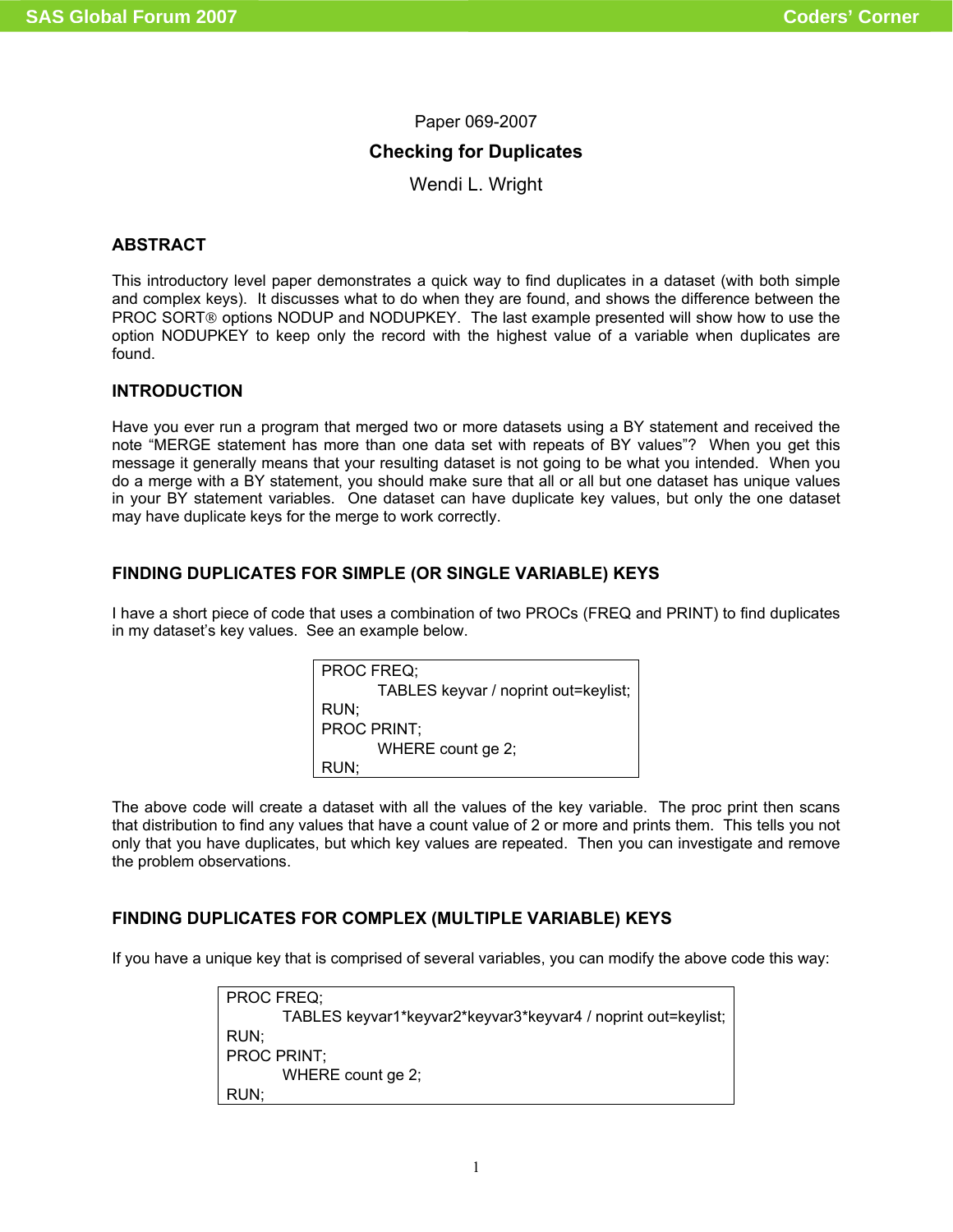Although this might work, you may also get the message:

ERROR: Unable to allocate sufficient memory. At least 1168978K bytes were requested. You must either increase the amount of memory available, or approach the problem differently.

When this error occurs, you can 'trick' SAS into creating your Proc FREQ dataset by adding a new variable (let's call it 'keyvar') to your dataset using the concatenation operator. First set the new variable's length, which will be the sum of the lengths of all of your key variables, then assign the value of keyvar by using the concatenation operator '||'. If one of the variables is numeric, you can add it into the concatenated 'keyvar' variable by using the put function  $-$  put( numeric var,3. ).

| $DATA$ ---; |                                                                                   |
|-------------|-----------------------------------------------------------------------------------|
|             | other statements ;                                                                |
|             | LENGTH keyvar \$50;<br>Keyvar = keyvar1    put(keyvar2,3.)    keyvar3    keyvar4; |
| RUN:        | $\dots$ other statements;                                                         |

The new variable will function as a simple key and you can run the proc freq on the new variable by itself.

#### **WHAT TO DO WHEN YOU FIND DUPLICATES**

First determine why there are duplicates. Is the variable supposed to be unique? At this point you may need to go back to the project originators to determine if the variable was supposed to be unique. After reviewing the duplicate observations you have found, the project originators may decide to change the key variable to something else entirely, or they may decide to add other variables (making it a complex key), or they may ask you to eliminate the duplicate records, either by random selection or by following a particular rule. What you do to fix the issue will depend on what they say. We are going to assume they asked you to remove the duplicates. The example below will remove the duplicate records using the PROC SORT procedure.

#### **DESCRIPTION OF SOME DATA WITH DUPLICATES**

You use the NODUP option on PROC SORT to remove records where every variable in this record matches every variable in the last observation. You must be careful here with what variables are in the BY statement. SAS only looks at one previous observation when comparing variables and deciding what records to remove. For example, here is a sample dataset with some duplicates in it.

| Name  | Admin  | Score |
|-------|--------|-------|
| Mary  | Mar 06 | 550   |
| Mary  | Mar 06 | 540   |
| Mary  | Jun06  | 560   |
| Mary  | Ju106  | 530   |
| Peter | Mar 06 | 500   |
| Peter | Jun06  | 510   |
| Peter | Ju106  | 520   |
| Peter | Jun06  | 510   |
| Sam   | Jun06  | 320   |
| Sam   | Ju106  | 350   |
| John  | Mar 06 | 740   |
| John  | Mar 06 | 740   |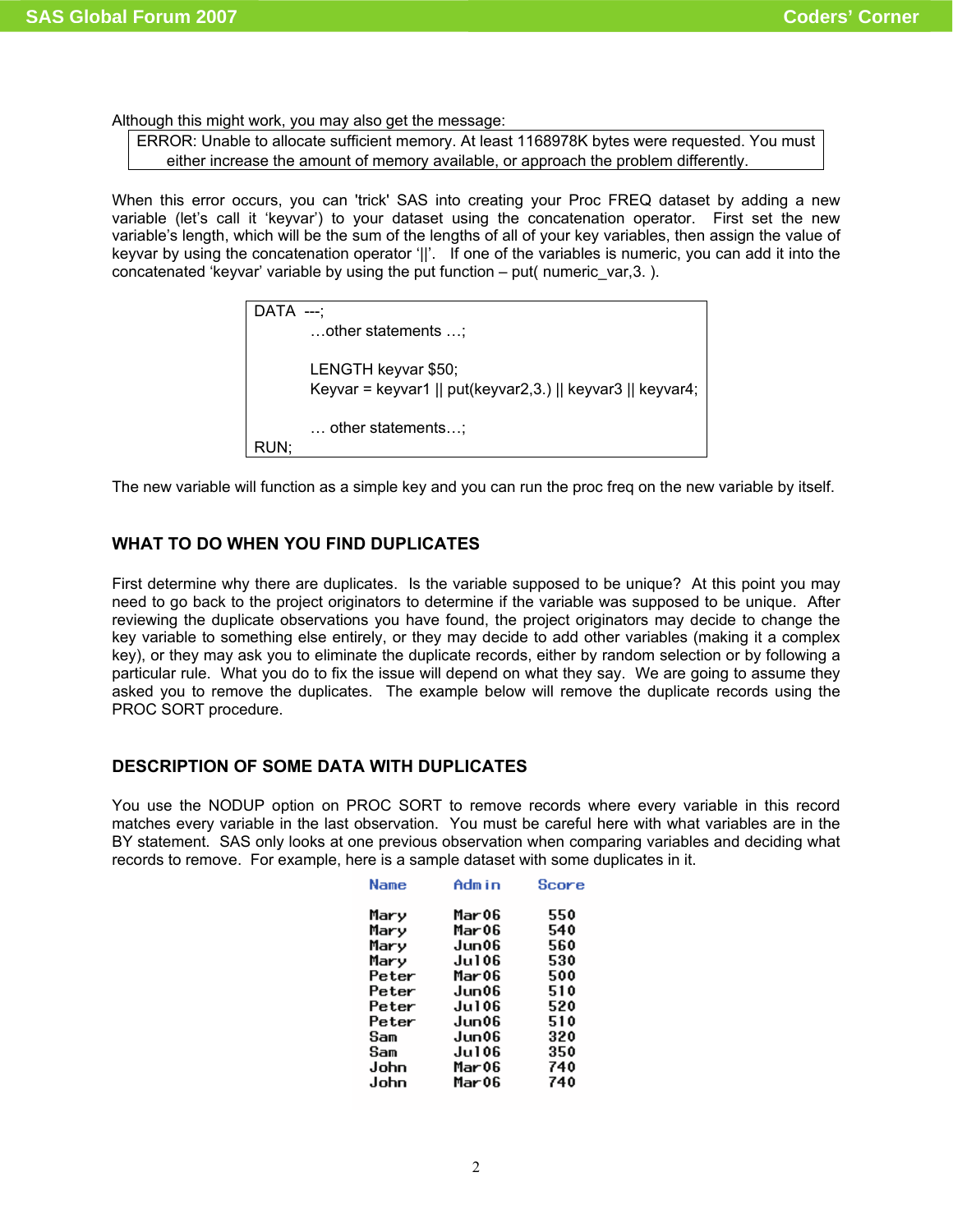As you can see, there are various forms of 'duplication' - some of the records above are duplicated across all variables and some are only duplicated on the key variables (name or name/admin). Note that:

- Mary has two different scores for the same admin (Mar06). If your key is name and admin, then you would have a problem and would need to find out what had caused this duplication.
- Peter has two identical records for the same admin (Jun06), but they are not sequential in the dataset. You will see how this can cause problems if you ask SAS to remove the duplicate using the NODUP option.
- John has two identical records, and his *are* in the dataset sequentially.

# **NODUP OPTION**

The program below removes exact duplicates by using only the Name variable. The resulting dataset is next to it. Note that John's extra record has been deleted, but not Peter's. Peter's two identical records are not next to one another in the dataset and SAS only looks at one record back. To fix this, you could sort by NAME and ADMIN both, but the safest way to fix it is to sort on all variables in the dataset (you should use caution here as this can be a real resource hog).

|                                                  | <b>Name</b>                                                                            | Admin                                                                                           | Score                                                                     |  |
|--------------------------------------------------|----------------------------------------------------------------------------------------|-------------------------------------------------------------------------------------------------|---------------------------------------------------------------------------|--|
| PROC SORT data=sample NODUP;<br>BY name;<br>RUN; | John<br>Mary<br>Mary<br>Mary<br>Mary<br>Peter<br>Peter<br>Peter<br>Peter<br>Sam<br>Sam | Mar06<br>Mar06<br>Mar06<br>Jun06<br>Ju106<br>Mar06<br>Jun06<br>Ju106<br>Jun06<br>Jun06<br>Ju106 | 740<br>550<br>540<br>560<br>530<br>500<br>510<br>520<br>510<br>320<br>350 |  |

To sort by all the variables without having to list them all in the program, you can use the keywork '\_ALL\_\_' in the BY statement (see below). You can see that now Peter's duplicate record has been deleted.

|                                                     | <b>Name</b>                                                                   | Admin                                                                                                  | <b>Score</b>                                                       |  |
|-----------------------------------------------------|-------------------------------------------------------------------------------|--------------------------------------------------------------------------------------------------------|--------------------------------------------------------------------|--|
| PROC SORT data=sample NODUP;<br>$BY$ _all_;<br>RUN; | John<br>Mary<br>Mary<br>Mary<br>Mary<br>Peter<br>Peter<br>Peter<br>Sam<br>Sam | Mar 06<br><b>Jul06</b><br>Jun06<br>Mar 06<br>Mar06<br><b>Jul06</b><br>Jun06<br>Mar06<br>Ju106<br>Jun06 | 740<br>530<br>560<br>540<br>550<br>520<br>510<br>500<br>350<br>320 |  |

### **NODUPKEY OPTION**

An alternative to the NODUP option, the NODUPKEY option compares only the variables listed in the BY statement when it looks for matches. If the BY statement variables are the same, then any subsequent records after the first one encountered are removed. For example, using the same input dataset as for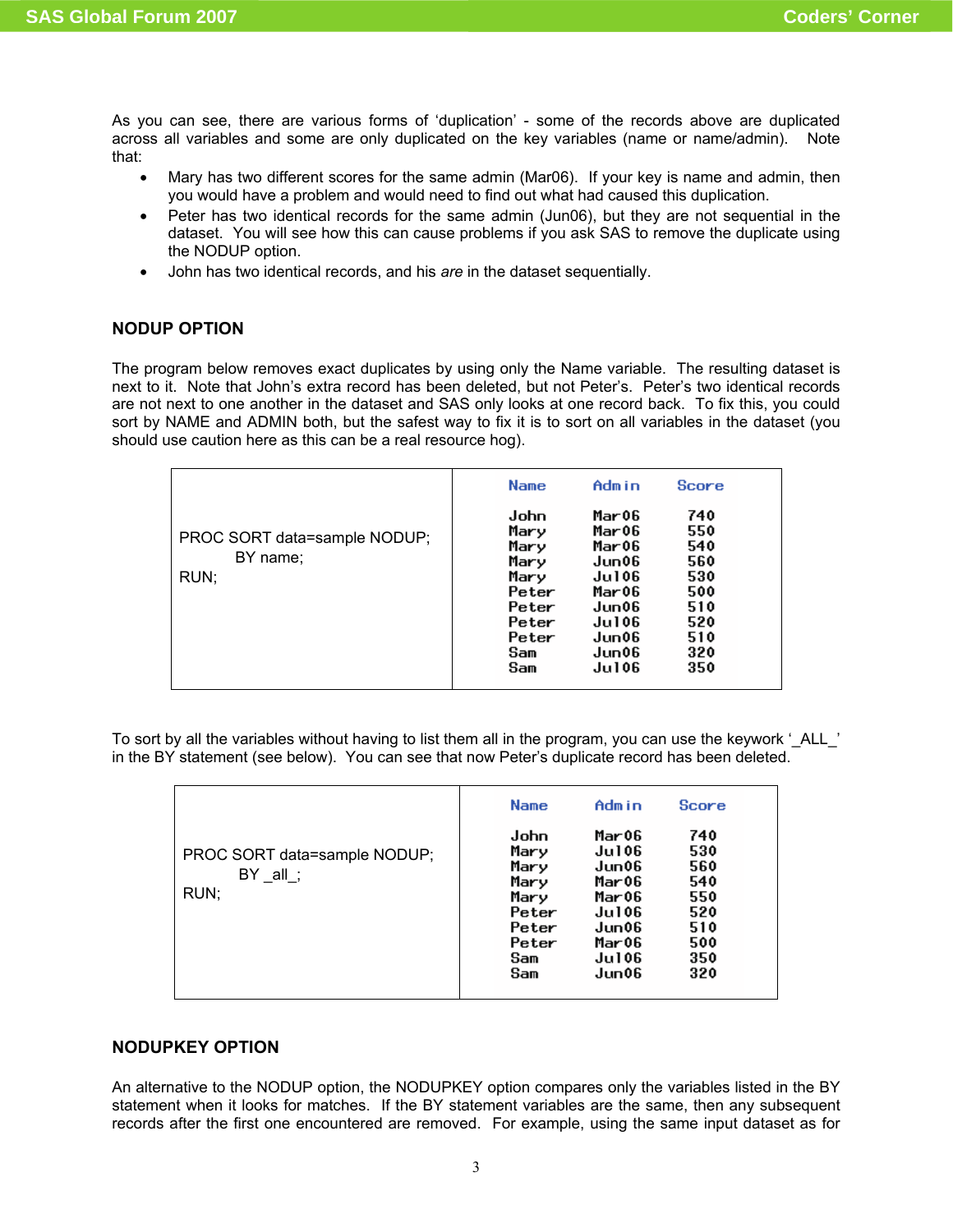the NODUP option, we run the following code. Note that this results in only one observation for each person is kept. You can also run this with both name and admin in the BY statement, in which case you would end up with only one observation for each name/admin combination.

| PROC SORT data=sample NODUPKEY; | <b>Name</b>                  | Admin                            | Score                    |  |
|---------------------------------|------------------------------|----------------------------------|--------------------------|--|
| BY name;<br>  RUN:              | John<br>Mary<br>Peter<br>Sam | Mar06<br>Mar06<br>Mar06<br>Jun06 | 740<br>550<br>500<br>320 |  |

# **SELECTING WHICH OBSERVATION SHOULD BE KEPT WHEN USING NODUPKEY**

In order to specify which observation to keep when you use the NODUPKEY option, you should run a pre-sort running a SORT with the NODUPKEY option. For example, if you are asked to keep the score for the last admin for each student, or to keep the highest score value. The example below shows how to keep the highest score for each student.

|                                                           | <b>Name</b>                                                                                    | Admin                                                                                                             | <b>Score</b>                                                                     |
|-----------------------------------------------------------|------------------------------------------------------------------------------------------------|-------------------------------------------------------------------------------------------------------------------|----------------------------------------------------------------------------------|
| PROC SORT data=sample;<br>BY id descending score;<br>RUN; | John<br>John<br>Mary<br>Mary<br>Mary<br>Mary<br>Peter<br>Peter<br>Peter<br>Peter<br>Sam<br>Sam | Mar06<br>Mar06<br>Jun06<br>Mar06<br>Mar06<br>Jul 06<br><b>Jul06</b><br>Jun06<br>Jun06<br>Mar06<br>Jul 06<br>Jun06 | 740<br>740<br>560<br>550<br>540<br>530<br>520<br>510<br>510<br>500<br>350<br>320 |

Now if we sort by name with the NODUPKEY option, only the highest score will be kept and we get the results we want. Notice that the score variable is no longer one of the BY variables. Since this dataset has already been sorted, SAS takes very little time to do this second sort. You can see that now the dataset holds only unique values in the name field.

| PROC SORT data=sample nodupkey; | <b>Name</b>                  | Admin                             | Score                    |
|---------------------------------|------------------------------|-----------------------------------|--------------------------|
| BY id:<br>RUN:                  | John<br>Mary<br>Peter<br>Sam | Mar 06<br>Jun06<br>Ju106<br>Ju106 | 740<br>560<br>520<br>350 |

This technique works for complex keys as well. Just include all the key variables in the BY statement. The entire set of key variables should appear in both sorts and should be placed before the 'descending score' portion of the first sort.